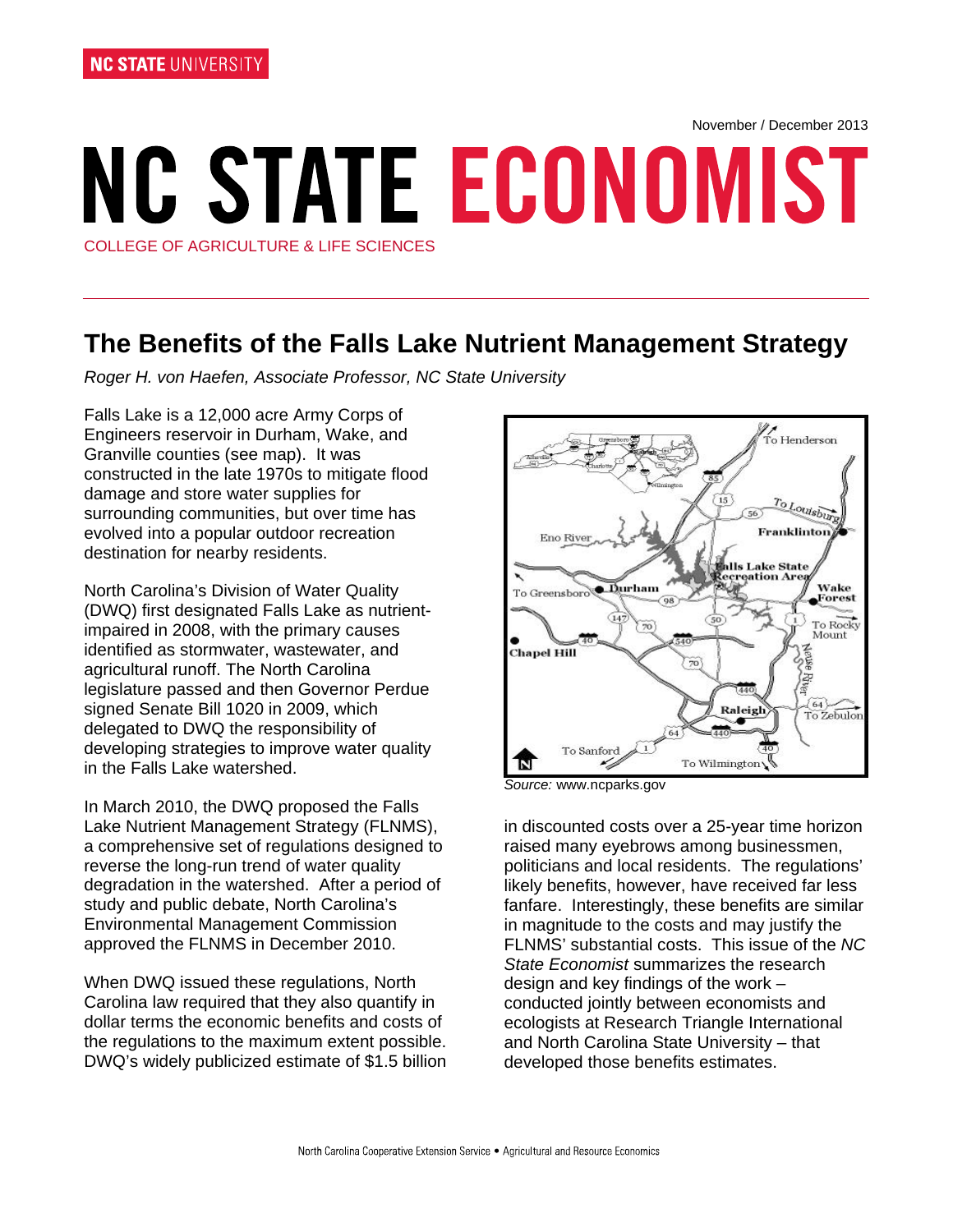## **Study Design**

Improving water quality at freshwater reservoirs like Falls Lake is likely to generate two broad categories of social benefits: 1) diversionary benefits arising from water extraction for residential or industrial purposes; and 2) *in situ* benefits arising from keeping the water in its natural environment. *In situ* benefits include enhanced recreational experiences, higher property values, and improved ecosystem services. Previous economic studies of the benefits of major environmental regulations (such as the federal Clean Water Act) suggest that these *in situ* benefits represent roughly two-thirds of total benefits from improved water quality. The largest single component – roughly three-quarters – of *in situ* benefits arise from more enjoyable water-based recreational experiences such as boating, fishing and swimming. This empirical finding served as motivation for focusing on the recreational benefits associated with the FLNMS.

It was assumed that individuals trade off travel costs (both money and time) against water quality when deciding whether, how often, and where to recreate. A cleaner Falls Lake will be visited more often and will enhance the enjoyment derived from each recreational visit. In both of these ways, improved water quality generates greater benefits to individual recreators visiting the site. Aggregating these incremental benefits from the improved water quality across all recreators represents the total recreational benefits of the FLNMS.

To operationalize this logic, an economic model of recreational behavior was developed. The model assumed that for every year between 2011 and 2040, every adult North Carolinian decides whether and how often to engage in water-based outdoor recreation at 14 North Carolina state parks. Two of the 14 state parks – Falls Lake and Eno River – are located in the Falls Lake watershed and are predicted to experience significant water quality improvements from the FLNMS.

Calibration of the recreation demand model relied on several data sources. 2000 Census data for all North Carolina zip codes was used to characterize the spatial distribution and wages of potential recreators. The distance and travel time from all zip code origins to each of the 14 state parks were calculated with the software package PC\*Miler. Time costs (valued at one-third the wage rate, as is typical in recreation demand analysis) were added to money costs (gasoline plus maintenance and repair) to arrive at a round-trip travel cost for each origin-site combination. 2006 water quality data for Chlorophyll-A and five other water quality parameters were obtained for Falls Lake and Eno River from DWQ. These parameters were transformed into summary measures of water quality in consultation with water quality experts. Aggregate visitation data from NC's Department of Parks and Recreation for each site from 2006-2009 were used to calibrate the model's trip predictions at all 14 sites. Falls Lake staff also provided estimates of the number of multi-day trips to the park as well as the number of trips that were not waterbased (e.g., mountain biking trips). This information formed the basis for a statistical analysis of North Carolinians' willingness to pay for water quality improvements – that is, the benefits associated with improved water quality.

These willingness to pay estimates were combined with predictions for how water quality will likely change over a 25-year time horizon – with and without the FLNMS – that were developed in collaboration with DWQ staff. The dynamics of other key variables – e.g., park visitation rates, population (especially in Wake and Durham counties), incomes, wages, gas prices, automotive fuel efficiency, and maintenance and repair costs – were specified based on historical trends and expert judgment.

#### **Findings**

Figure 1 depicts the predicted undiscounted annual recreational benefits of the FLNMS predicted by the model. The figure suggests the benefits are small initially when the policy has minimal effects on ambient water quality. Over time, the FLNMS generates larger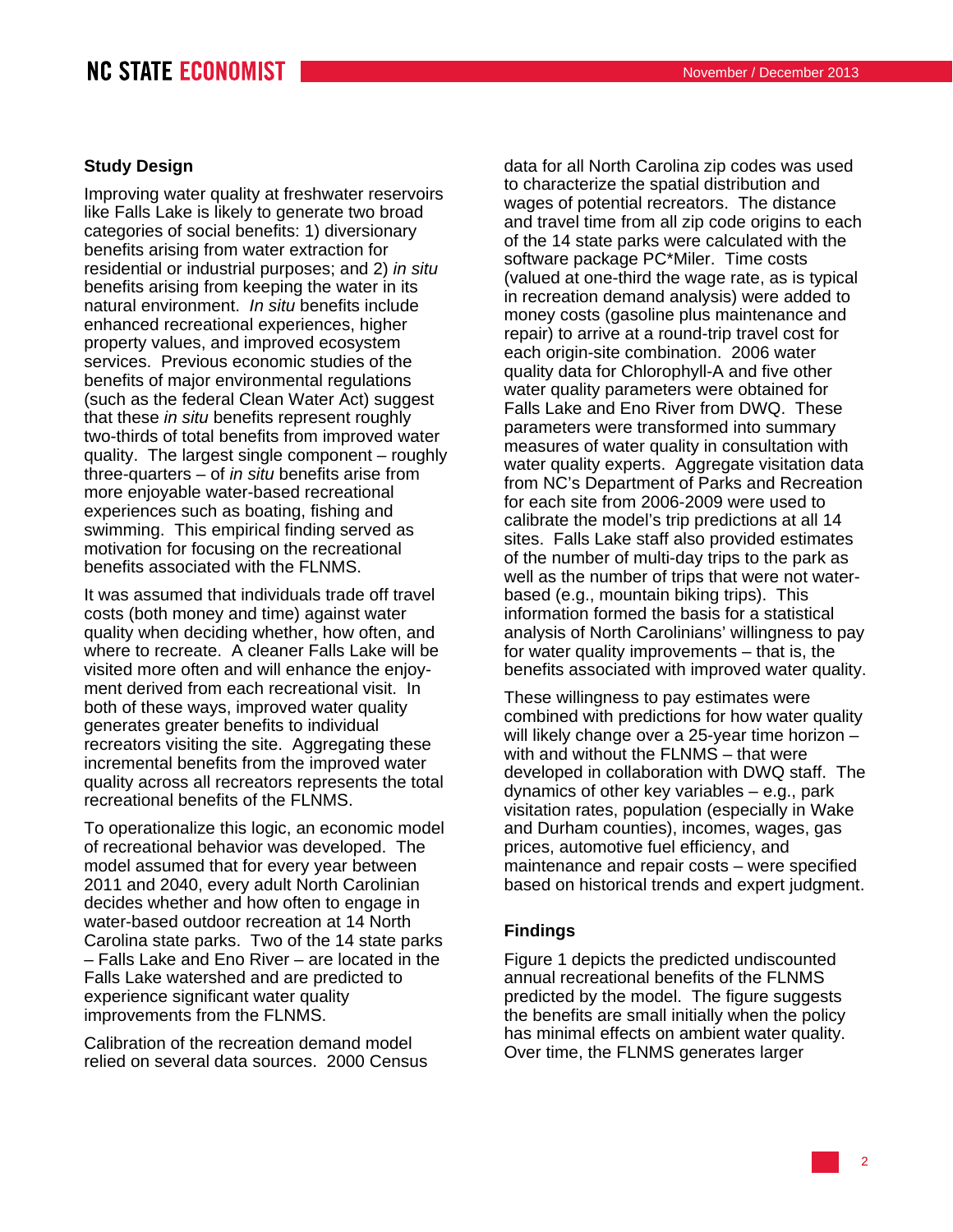## **NC STATE ECONOMIST**

#### **Fig 1. Undiscounted Benefits from the FLNMS, 2011-2035 (millions 2010 dollars)**



benefits as the cumulative effects of the regulations generate more substantial water quality improvements. In total the present discounted value of the policy's recreational benefits are \$686 million using a 7% discount rate. This baseline estimate is slightly less than one-half the widely reported \$1.5 billion DWQ cost estimate over the same time period.

In order to gauge how sensitive these baseline benefit estimates were to key assumptions made in developing the model, a sensitivity analysis was conducted. This involved comparing the baseline results with results generated using different assumptions about key variables. The results of the sensitivity analysis are presented in Table 1.

The economic model predicts that the FLNMS will generate nearly double the quantity of recreation trips at Falls Lake and Eno River over the 25 year period. This finding is driven by the dramatic improvement in water quality DWQ expects the policy to generate. However, such a large increase in visitation may result in increased congestion that would partially offset the attractiveness of water-based recreation in these parks. To evaluate this possibility, Alternative Specification #1 considered the case where improvement in water quality would generate no increase in visitation rates – that is, benefits would only come via the enhanced experience of the existing visitor population. This exercise suggests that were this the case the undiscounted benefits of the policy would be 31 percent lower – roughly \$470 million (or one-third of estimated costs).

|    |                                                                                                                                                                                                       | <b>Estimated</b><br><b>Benefits</b> |
|----|-------------------------------------------------------------------------------------------------------------------------------------------------------------------------------------------------------|-------------------------------------|
|    | <b>Benefits to NC residents</b><br>(baseline assumptions)                                                                                                                                             | \$686                               |
|    | Sensitivity analysis (economic assumptions)                                                                                                                                                           |                                     |
| 1) | No increase in trips with<br>policy intervention at Falls<br>Lake and Eno River State<br>Parks                                                                                                        | \$469                               |
| 2) | Marginal willingness to pay<br>for improved water quality<br>rises at 1 percent per year<br>(baseline = no growth)                                                                                    | \$884                               |
|    | Sensitivity analysis (H <sub>2</sub> O quality assumptions)                                                                                                                                           |                                     |
| 3) | Slower degradation in<br>mean Chlorophyll-A<br>readings without policy<br>intervention (1% vs 1.5%<br>annual degradation)                                                                             | \$507                               |
| 4) | Faster degradation in<br>mean Chlorophyll-A<br>readings without policy<br>intervention (2% vs 1.5%<br>annual degradation)                                                                             | \$903                               |
| 5) | Smaller improvement in<br>mean Chlorophyll-A<br>readings with policy<br>intervention (15% and 30%<br>vs 25% and 40% below<br>2006 levels at Falls Lake<br>and Eno River State Parks,<br>respectively) | \$546                               |
| 6) | Larger improvement in<br>mean Chlorophyll-A<br>readings with policy<br>intervention (35% and 50%<br>vs 25% and 40% below<br>2006 levels at Falls Lake<br>and Eno River State Parks,<br>respectively)  | \$842                               |
|    | <b>Overall range</b>                                                                                                                                                                                  | \$469 - \$903                       |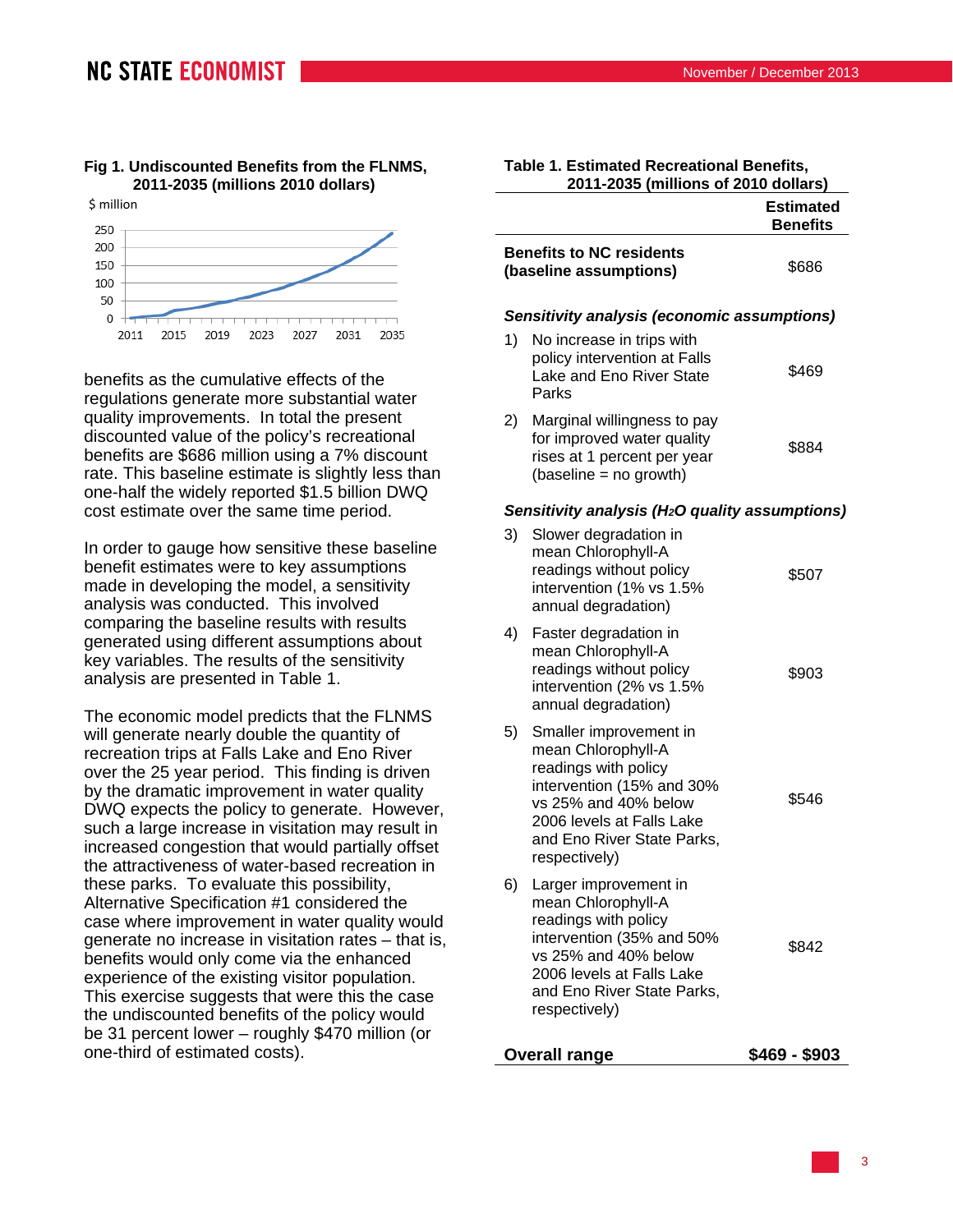## **NC STATE ECONOMIST**

Alternative Specification #2 allows for the possibility that individual's willingness to pay may rise as incomes grow over time. Economists have accumulated considerable evidence that our willingness to pay for environmental protection rises as we become wealthier. To reflect this possibility, willingness to pay for water quality improvements was assumed to rise at 1 percent per year. Results from this specification imply 29 percent larger aggregate benefits compared to the baseline predictions.

Alternative Specifications #3-6 assess how sensitive benefit estimates are to alternative assumptions about water quality with and without the FLNMS. The FLNMS' goal was defined in terms of reducing Chlorophyll-A levels. In the baseline model, mean Chlorophyll-A readings were assumed to increase at a rate of 1.5 percent per year at Falls Lake and Eno River without the policy intervention. This is consistent with historical trends. With the policy intervention, mean readings are predicted to fall to 25 percent below 2006 levels at Falls Lake by 2040, and 40 percent below 2006 levels at Eno River by 2040. Considerable uncertainty should be attached to these estimates, however, given the complex biophysical and economic processes at play. For this reason, alternative assumptions about water quality dynamics were considered.

For Alternative Specification #3, it was assumed that in the absence of the FLNMS a slower Chlorophyll-A degradation rate of one percent (rather than 1.5 percent) would take place. This assumption implies a smaller improvement in water quality from the FLNMS, and thus a 26 percent reduction in undiscounted benefits. Conversely, Alternative Specification #4 assumes a faster degradation rate (two percent) in the absence of policy, and thus a larger water quality improvement with the policy. Results suggest a 32 percent increase in undiscounted benefits in this case.

Alternative specification #5 considers a scenario in which water quality improvements at Falls Lake and Eno River are about 60 percent

less than what DWQ predicts. For this scenario, benefit estimates fall by 20 percent. Finally, Alternative Specification #6 assumes that Chlorophyll-A levels would fall by more than anticipated – i.e., that water quality would improve more than DWQ predictions. Assuming a 35 and 50 percent reduction in mean levels relative to 2006 conditions, the recreation demand model predicts net benefits will be 23 percent higher than the baseline.

In sum, results from the sensitivity analysis suggest that discounted recreational benefits from the FLNMS lie between \$469 and \$903 billion. When comparing these benefit estimates to DWQ's widely publicized \$1.5 billion cost estimate, a number of considerations should be kept in mind. First, the benefit estimates presented here pertain only to recreation inside Falls Lake and Eno River State Parks, even though the policy intervention will improve water quality throughout the Falls Lake watershed. To the degree that water-based outdoor recreation opportunities improve outside these state parks but within the watershed, aggregate recreational benefits will be larger.

Second, and most importantly, the benefit estimates ignore non-recreational benefits that the FLNMS will likely generate such as higher property values, lower water treatment costs, and more substantial ecosystem services. As noted previously, past assessments of major environmental regulations suggest that one-half of total benefits relate to recreation. Thus it may be reasonable to double recreational benefits to arrive at a crude estimate of total benefits. Doing so raises the estimate range of total benefits of FLNMS to between \$938 million and \$1.8 billion.

Third, DWQ's \$1.5 billion cost estimate is conservative in that it assumes: 1) no technological change that would lower compliance costs over time, and 2) minimal water conservation efforts that would reduce that amount of water extracted and therefore needed to be treated before it is returned to Falls Lake. Thus, the true cost of implementing the FLNMS is likely to be less.